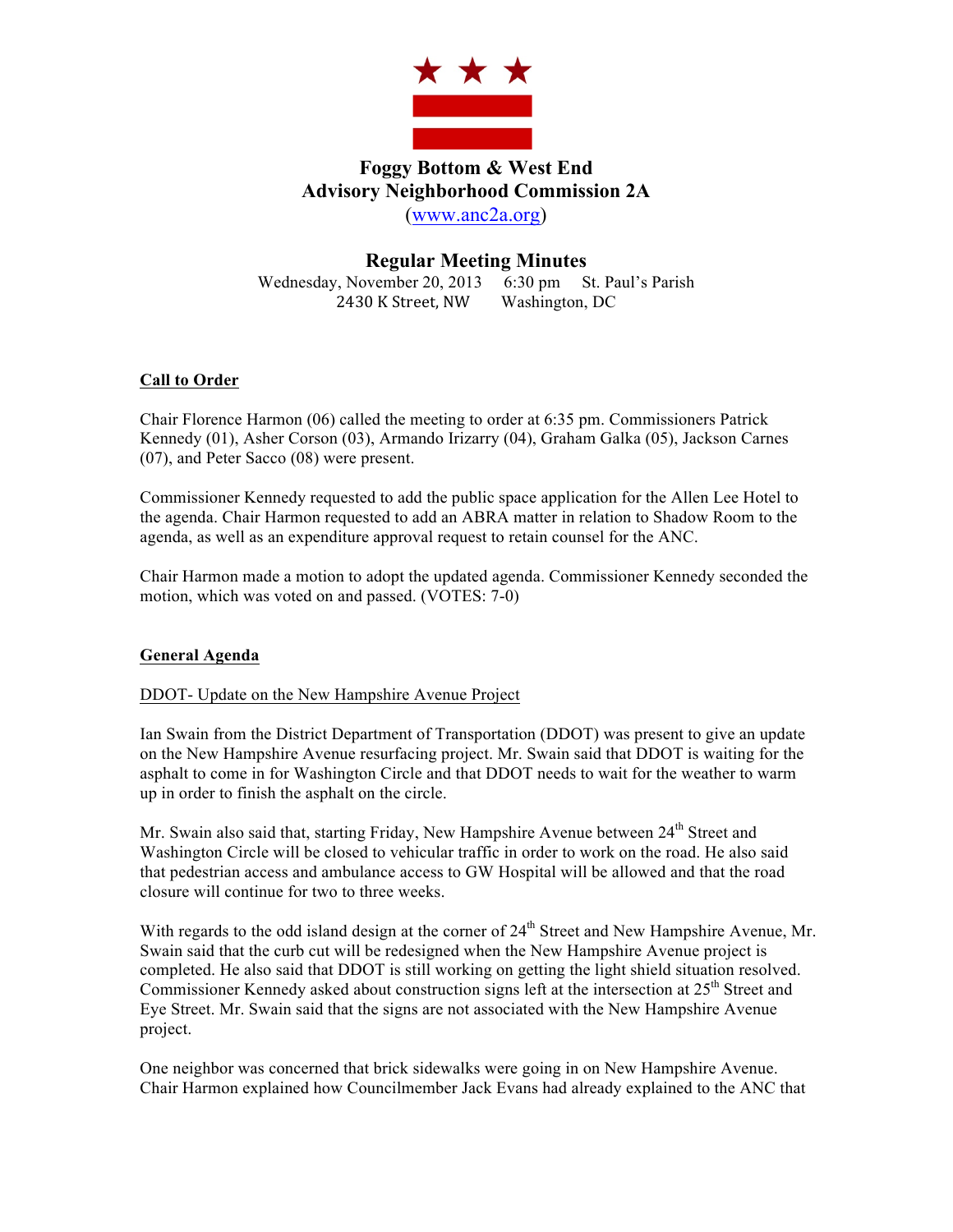the federal contract for the New Hampshire Avenue project provides only for brick and that it cannot be changed at this point.

#### Chairman Mendelson- DC Council Fossil Fuel Divestment Act Update

D.C. Council Chairman Phil Mendelson was present, and gave an update on the Fossil Fuel Divestment Act of 2013, which he introduced into the D.C. Council's Committee of the Whole a month ago.

Chairman Mendelson explained how the bill directs the D.C. government to end its investments in the top one hundred fossil fuel companies by size, the companies with the largest reserves of fossil fuels. He also said that the bill would cover divestment from the D.C. government's retirement pension program. He said that the pension program is currently a large recruitment tool for police officers and fire fighters.

Chairman Mendelson explained that, based on the D.C. government's current holdings, the holdings that would have to be divested total about 0.2% of the total investments. He also said that the Committee of the Whole would be holding a hearing on the bill during the next week.

A neighbor who works for EarthWorks said that he thinks the Council should expand its considerations on global warming to include natural gas drilling in the George Washington National Forest.

Anthony Bucci, a student at GW, thanked Chairman Mendelson for backing the divestment resolution.

Chairman Mendelson then talked briefly about the Council and its organizational structure, as well as the organization of the Committee of the Whole.

Commissioner Corson asked Chairman Mendelson about his recent comments on the Washington Consortium of Universities' possible proposal for campus police expansion. Chairman Mendelson said that he talked to Cathy Lanier, Chief of the Metropolitan Police Department (MPD), about the proposal, and that she had some issues with expanding campus police power off-campus. Chairman Mendelson then said that the question comes down to whether campus police not trained to the MPD standards should have the same powers as MPD officers.

#### Councilmember Catania- D.C. Council Committee on Education update

Councilmember David Catania, the Chair of the D.C. Council's Committee on Education, was present to talk about recent legislation being discussed by the Committee. Councilmember Catania started off by talking about the makeup and history of the Education Committee.

Councilmember Catania explained how the committee started off with an ambitious goal of visiting all traditional and charter schools in the District. He noted that they just finished their 96<sup>th</sup> school visit. He also explained how, during the visit to each school, committee members talk with principals, followed by students and teachers. As a result of the school visits, Councilmember Catania said that he sees incredibly talented school principals and teachers in most schools across the District.

Councilmember Catania then highlighted a few matters currently before the Council, the first of which was a "social promotion bill." He explained how current regulations allow schools to hold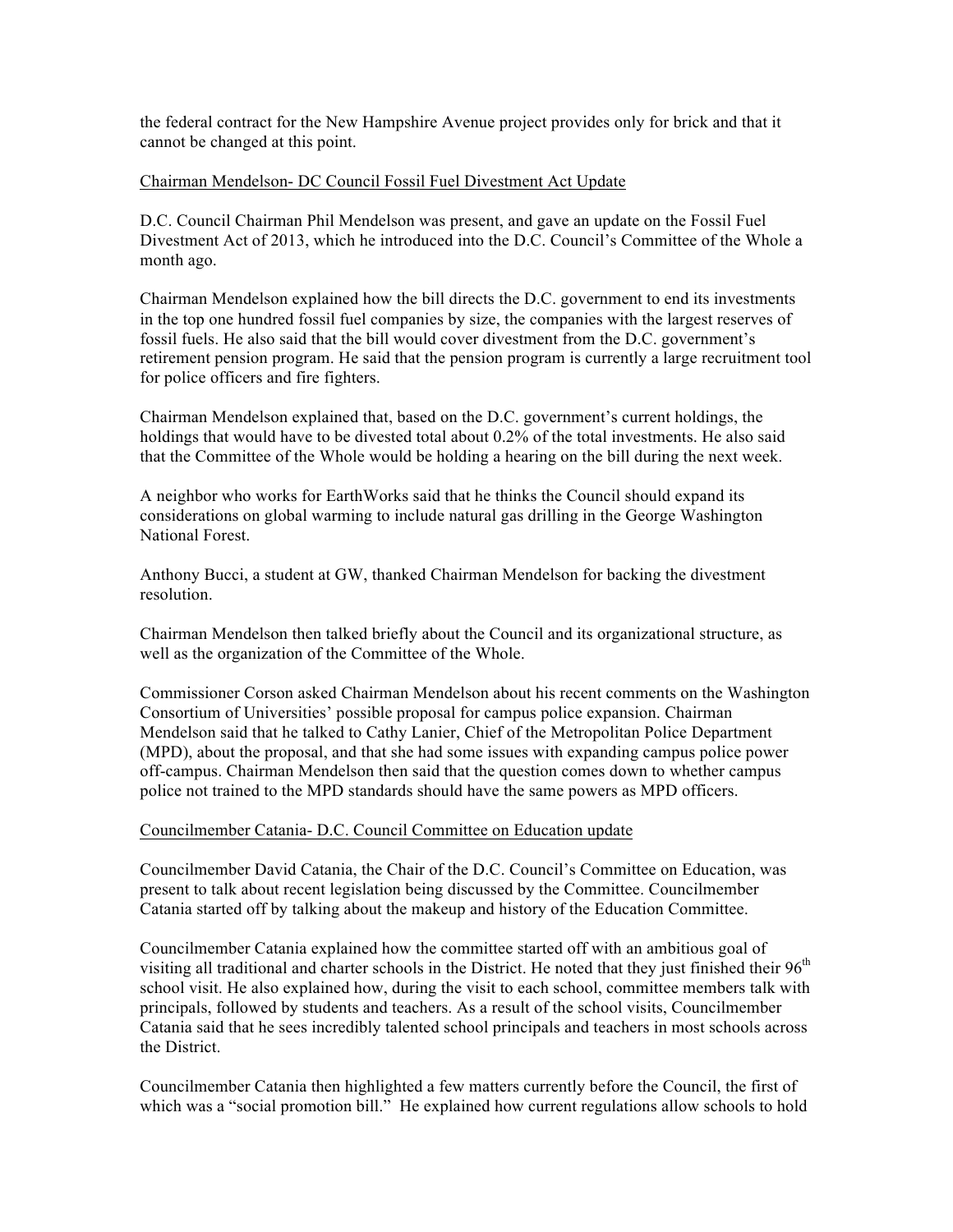back students only in the  $3<sup>rd</sup>$ ,  $5<sup>th</sup>$ , and  $8<sup>th</sup>$  grades. He also said that, last year, thirty percent of D.C.'s ninth graders failed to meet the basic education requirements to become sophomores and yet, due to current regulations, could not be held back.

Councilmember Catania said that his "social promotion bill" will turn the authority back to the teachers and principals to handle student promotion and that required summer school will also be brought into play.

Next, Councilmember Catania described his bill to bring back a public schools ombudsman for students and parents as empowering students and parents to take on the system. Next, Councilmember Catania talked about his funding bill that will include an at-risk category for perpupil funding allotments.

Finally, Councilmember Catania talked briefly about other bills that would work on issues related to facilities, a common lottery, and governance issues.

Commissioner Kennedy questioned the differences between the earlier elected school board and the current education committee, asking how comfortable Councilmember Catania felt in holding oversight authority over the D.C. Public Schools (DCPS) Chancellor. Councilmember Catania stressed the differences in both the policy and political processes between the former school board and the current education committee.

In talking about recent accomplishments, Councilmember Catania talked about a bill the Committee passed to limit year-to-year individual school budget changes to five percent in order to keep strong programs in shrinking schools for the benefit of the remaining students. He also said that another bill managed to restore full-time librarians at twenty schools across the District. Commissioner Kennedy asked Councilmember Catania what role he saw himself playing in the upcoming school boundary and feeder lines debate. Councilmember Catania stressed the importance of retaining strong neighborhood schools for every feeder pattern. He also talked about the disruptive supply and communication chains within many high school feeder patterns, with inconsistent programming and curriculum standards present between elementary schools that are feeding into the same middle school and eventually high school.

In switching to healthcare policy, Commissioner Corson asked about why a specific D.C. healthcare plan offered by CareFirst was cancelled pursuant to the Affordable Care Act. He further questioned what the District intended to do for those adversely impacted by the cancellations. Councilmember Catania said that D.C.'s health rates have not increased asmuch as in other places and that he attributes it to the D.C. government's good job at expanding health insurance coverage prior to the Affordable Care Act. He did say, however, that he does not know what can be done to bring back the CareFirst plan at this point.

Finally, Councilmember Catania talked about his D.C. Promise proposal. He said the proposal was meant to address income inequality in the District through education. He specifically said that D.C. Promise would be a grant program for D.C. students to attend college and that awards would be based on how long the individual child has been a student in the city, as well as what their family's income level is. He said that, in order to be eligible for D.C. Promise, a student would have to be in DCPS from grades six to twelve. Councilmember Catania explained that the proposal would give students and families an incentive to stay in DCPS.

Chair Harmon encouraged Councilmember Catania to look into opening up the funds for postsecondary technical and for-profit institutions. Councilmember Catania said that the proposal already largely does.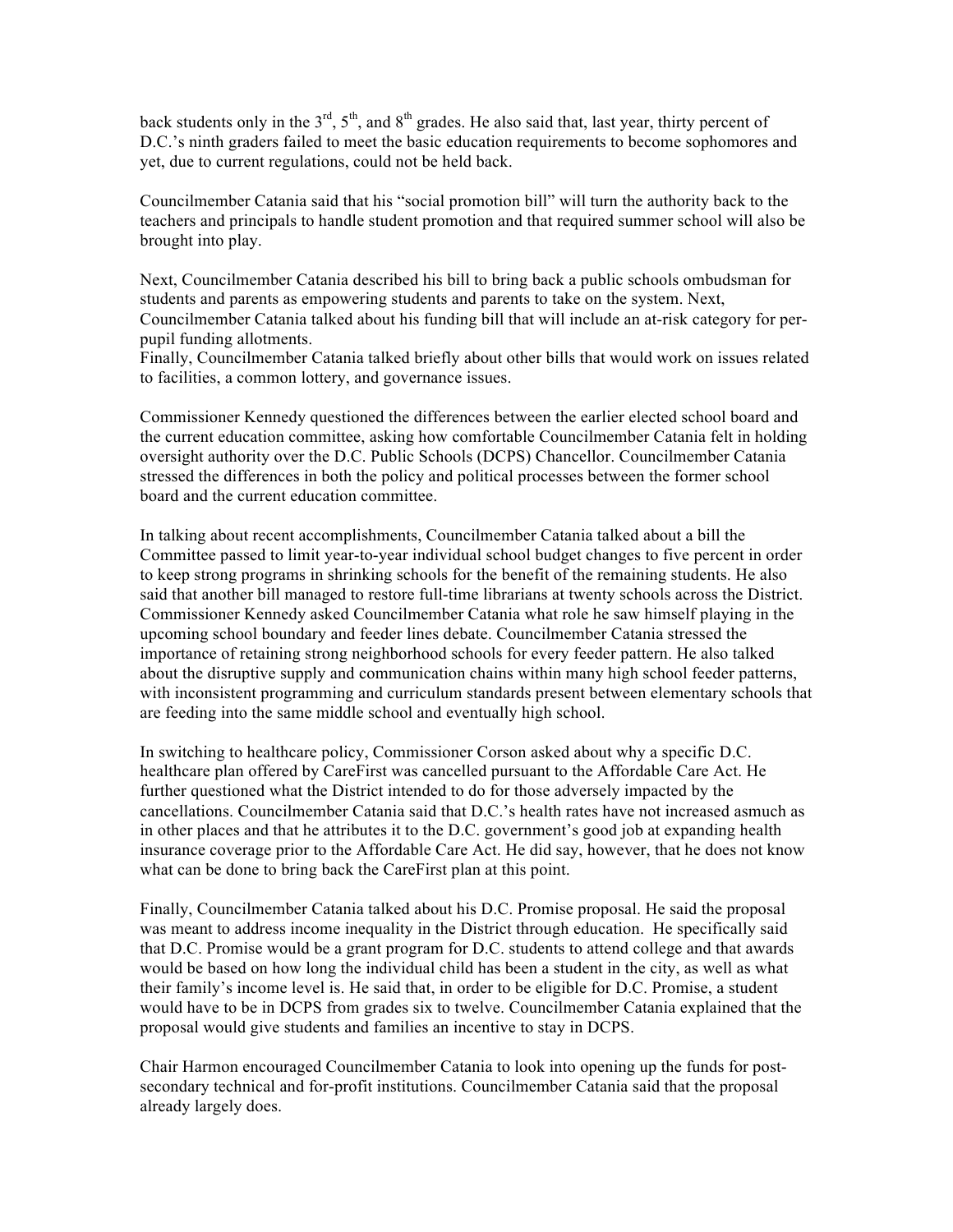## Safety Report

Sgt. Michael Lawrence from the Metropolitan Police Department's PSA 207 was present to give the safety report. Sgt. Lawrence said that that crime levels in every category were down except for robberies with guns. He also said that total crime was down 10% and that property crime was down 6%.

Sgt. Lawrence reminded everyone to be aware of their surroundings, especially with cell phones in your hands.

Barbara Kahlow, a Foggy Bottom resident, asked about what was being done about the homeless encampments, which keep growing. Chair Harmon said that the ANC should bring back people from the Department of Human Services and other departments to see what can be legally done.

Commissioner Corson reminded neighbors to call 911 if they see anyone going into street hatches.

Commissioner Irizarry asked about the large protests that were happening outside of the Saudi Arabian embassy by the Watergate. He said that they were creating a large problem for the Watergate workers and residents. A neighbor who works in the Watergate also expressed concern over the protests. Sgt. Lawrence said that the Secret Service is the lead agency on handling protests directed towards embassies.

#### Ward 2 Education Network Update

Chris Sondreal from the Ward 2 Education Network was present to give an update on the network. He said that the network had its first Foggy Bottom meeting the previous Saturday at the School Without Walls at Francis-Stevens and that they had about forty parents present to discuss the new school enrollment lottery process.

Mr. Sondreal said that the Network hopes to come back to Foggy Bottom every third month of the year. He also said the next Network meeting will be in January in Dupont Circle, and that the time and date is to be decided. During the meeting, attendees will be discussing the new science standards for the D.C. Public Schools.

In talking about the School Without Walls at Francis-Stevens, Mr. Sondreal said that the school will have an enrollment information session and tour on Tuesday, December  $3<sup>rd</sup>$  at 8:30 am in the morning to recruit new students. A presentation by one of the school's principals will be included.

Mr. Sondreal also talked about two upcoming fundraisers the school will be hosting, including a restaurant night at Roti on December  $6<sup>th</sup>$  between 6 and 8 pm, and a Christmas tree fundraiser for professional development and school enrichment. Commissioner Sacco talked about the possibility of getting the word out about the Roti event to GW students.

#### Public Comments

Commissioner Irizarry said that there is a new shuttle company provider for the Foggy Bottom supermarket shuttle and that there is a new phone number to call for the shuttle.

#### **Regulatory Agenda**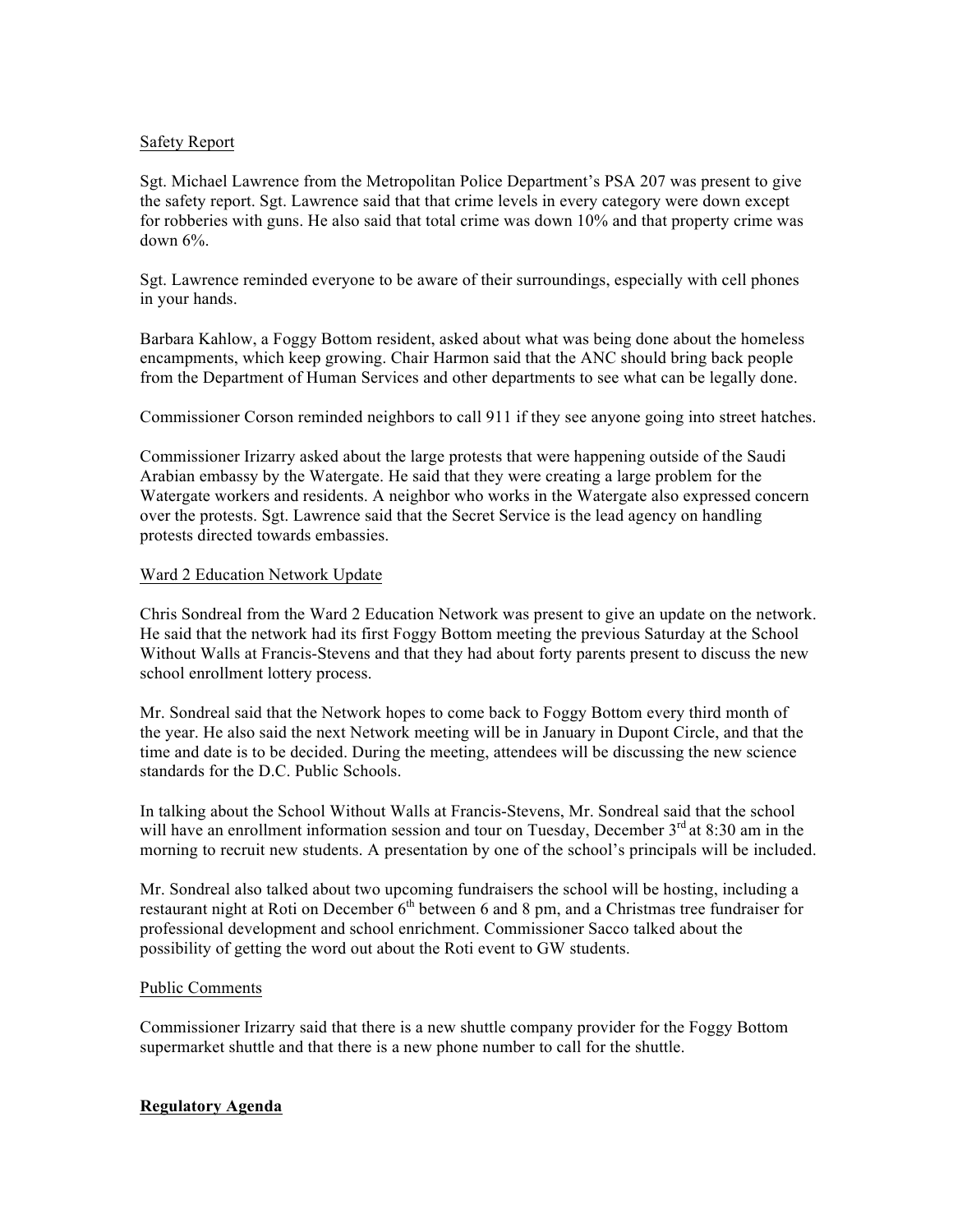## ABRA License Renewals

## *Avenue Suites/ A Bar*

Mr. Fonseca, the legal counsel for the Avenue Suites and the A Bar, and Conrad Cafritz, the hotel owner, were present to talk about their license renewal request with the Alcoholic Beverage Regulation Administration (ABRA). Mr. Fonseca said that the hotel's A Bar currently has a tavern license with a summer garden. He said that when Mr. Cafritz first applied for the tavern license, the owner was just going to offer light snack foods. He said that over time there was a need for larger menu fare. The current menu has small plates, salads, and more substantial foods.

Mr. Fonseca said that the stated hours on the ABRA application will be the same as they always have been.

Mr. Cafritz said that he thought that the improvements made to the back of the summer garden have improved condo values in the adjacent condo buildings. The owner said that they have cut summer garden and music hours back from what ABRA allows to 11 pm. He also said that the hotel cannot, however, prevent their guests from going outside to the summer garden when the bar is open.

Chair Harmon made a request to officially change the hours on the ABRA application so that the summer garden closes at 11 pm. The owner said that he is fine with doing so.

Commissioner Corson said that he thought the ANC should still file a protest in order to stay in the process and make sure the owner follows through on his promise to dial back the hours.

The president of the Swarthmore Condominium Association, who was present, said that the association has been struggling with noise in the back alley since A Bar opened the summer garden. The president also said that the building is losing tenants, including GW students, due to the noise on the patio. The chair of the Governance Committee of the Bader Condominium Association echoed the complaints of the Swarthmore president. He said that the Bader will write in protest against the summer garden; however, they will not be protesting the license renewal for the interior bar. Both individuals said that they are willing to sit down with the ANC, condo owners, and the hotel owner to discuss mitigation measures.

Commissioner Corson presented a draft resolution to the ANC, which would have the ANC protest A Bar's license renewal. Commissioner Kennedy questioned whether there was a need to add the conditions by which the ANC will come to a settlement agreement. Commissioner Corson did not think it would be necessary, saying that since he would be designated to represent the ANC on the matter, he would not go against the condo associations.

Commissioner Corson made a motion to adopt his resolution. Chair Harmon proposed an amendment to designate Commissioner Kennedy as the ANC's backup representative. Commissioner Corson accepted the amendment. Commissioner Kennedy seconded the final motion, which was voted on and passed. (VOTES: 7-0)

*Commissioner Irizarry excused himself from the room*

DC Fossil Fuel Divestment Act of 2013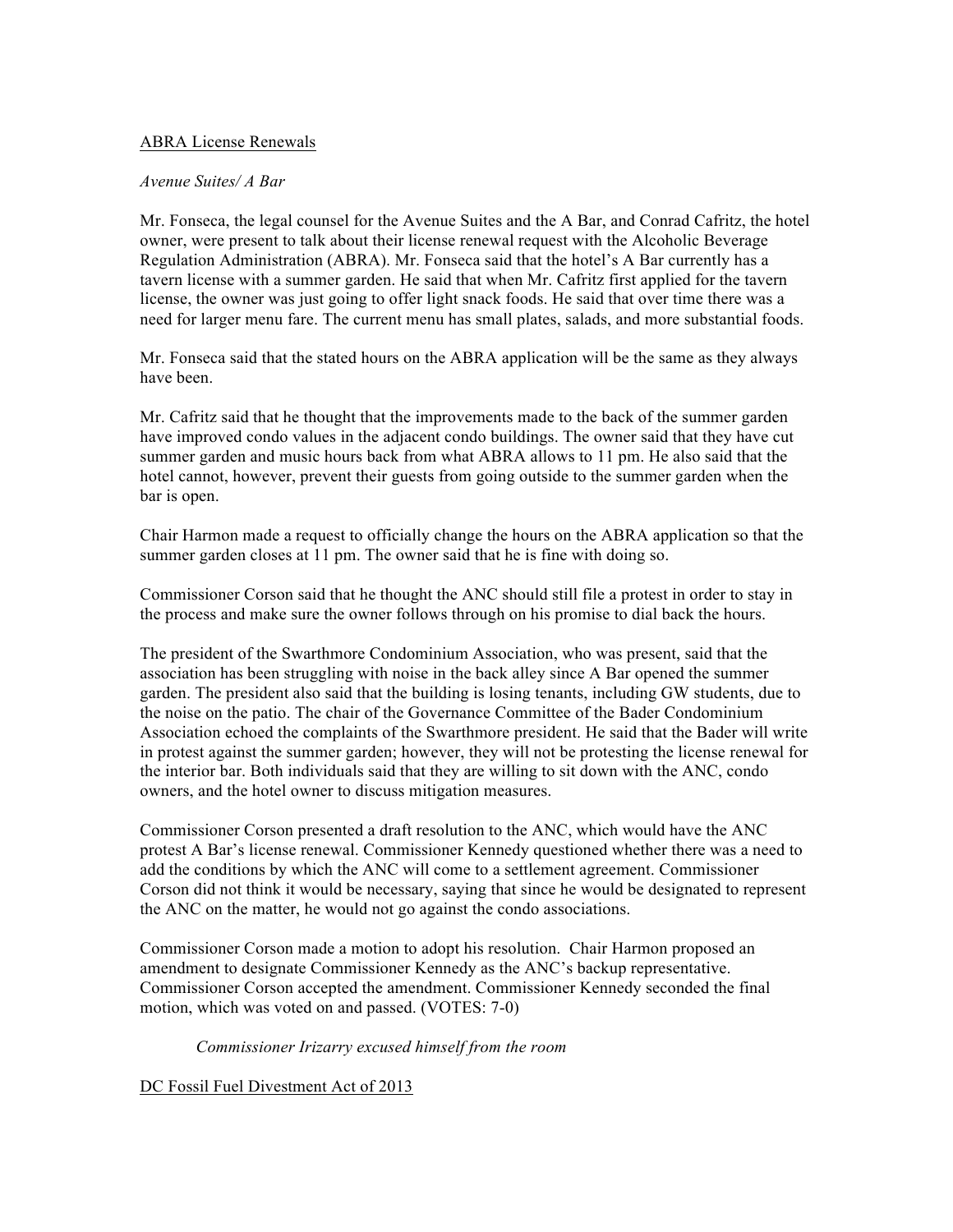(Reference earlier presentation by Chairman Mendelson).

*Chair Harmon and Commissioner Corson recused themselves from discussing and voting on the matter.*

Commissioner Sacco presented his draft resolution to the ANC, which would have the ANC support Chairman Mendelson's proposed Fossil Fuel Divestment Act of 2013.

Commissioner Sacco made a motion to adopt his resolution. Commissioner Carnes seconded the motion, which was voted on and passed. (VOTES: 4-0)

#### Shadow Room Request for Extended Hours

Steve Acott, a co-owner of the Shadow Room nightclub, was present to make a request for extended hours for Thanksgiving Eve (Wednesday, November  $27<sup>th</sup>$ ) and Christmas Eve (Tuesday, December  $24<sup>th</sup>$ ).

One neighbor who was present said that this was "Deja vu all over again." He asked about the details as to where the police detail would be for both nights. Mr. Acott said that there would be two police officers, and that they would be positioned right outside the establishment.

Commissioner Kennedy said that it is difficult for the ANC to approve the extended hours when many neighbors go out of their way to come to the ANC meeting every month to protest the extended hours.

Commissioner Galka commented that Shadow Room's offer to provide a police detail on nights that they request extended hours might be worth pursuing as a trade-off to alleviate the quality of life concerns of neighbors, given that the establishment would be open on those evenings in any case.

Another neighbor who was present said that the problem is that the police detail is exclusively on K Street, which only has office buildings, and that no one is stationed around the corner on  $22^{nd}$ Street, where all of the residential properties are located.

Chair Harmon, basing her decision off of the complaints from neighbors and concerns from other commissioners, suggested that the ANC take no action on the request for extended hours.

Chair Harmon then made a motion to designate all commissioners as persons who could represent the ANC at an upcoming roll call hearing for the ANC's previously agreed-upon protest of Shadow Room's liquor license renewal application. Commissioner Kennedy seconded the motion, which was voted on and passed. (VOTES: 6-0)

## Whitehurst Freeway- Proposal to Tear Down

Chair Harmon said that she talked to Sherri Kimbel, the Director of Constituent Services for Councilmember Jack Evans, and that Ms. Kimbel had reassured Chair Harmon that there are no current plans to tear down the Whitehurst Freeway.

#### Public Space Application: Allen Lee Hotel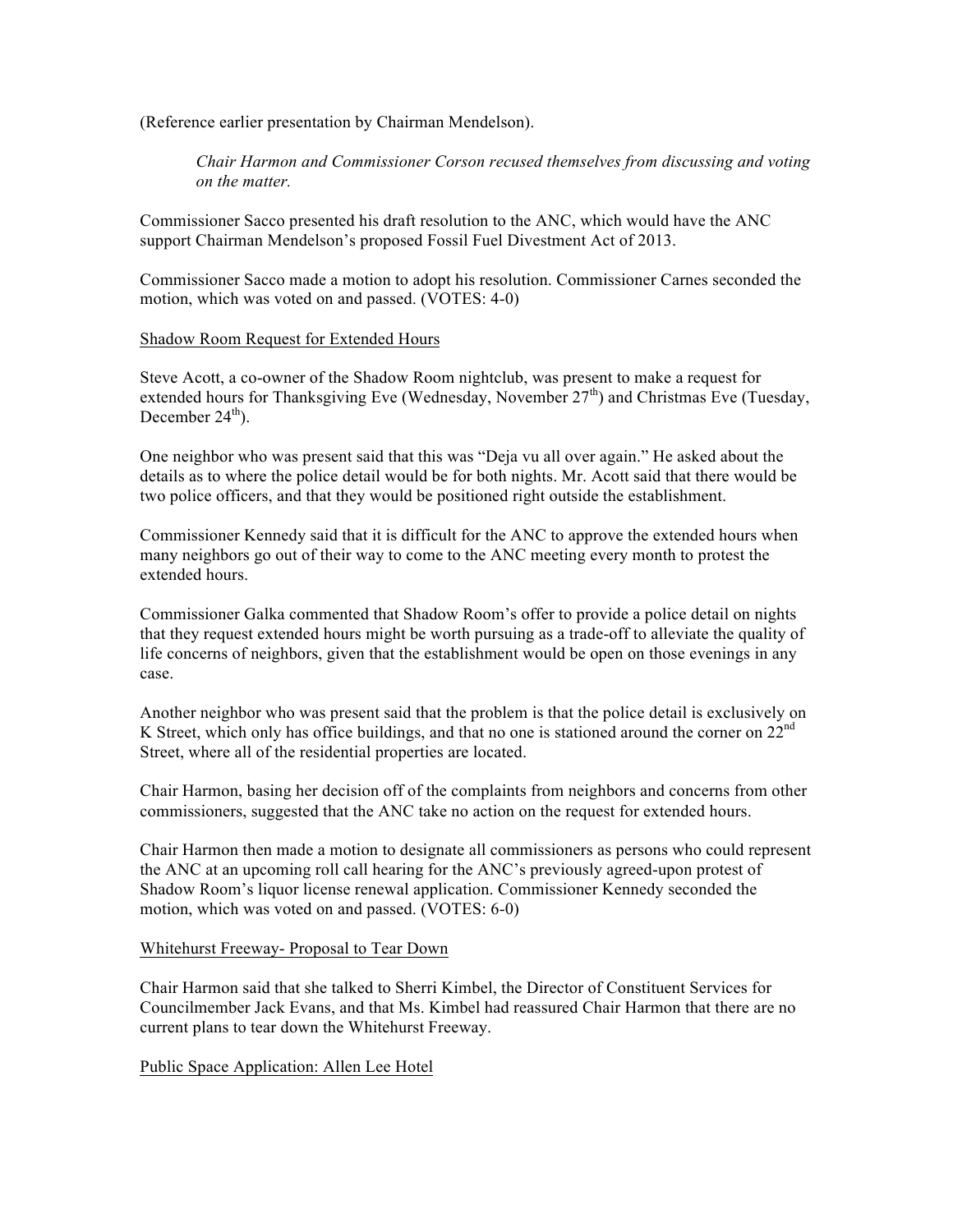Commissioner Carnes made a motion to support the Allen Lee Hotel's public space application. Commissioner Kennedy seconded the motion, which was voted on and passed. (VOTES: 6-0)

## **Administrative Agenda**

#### ANC Quarterly Report to D.C. Auditor

Commissioner Galka presented the fourth quarter report the ANC.

Commissioner Galka made a motion to pass the quarterly report. Commissioner Corson seconded the motion, which was voted on and passed. (VOTES: 6-0)

#### Adoption of Minutes

Chair Harmon made a motion to pass the September meeting minutes, subject to non-substantive edits. Commissioner Kennedy seconded the motion, which was voted on and passed. (VOTES: 6- 0)

#### Expenditure Request to Retain Counsel

Chair Harmon said that she would like to retain Con Hitchcock to review the zoning rewrite and the implications for the campus plan of GW Hillel's proposal to lease space to the University in their new building.

Chair Harmon made a motion to authorize a \$1,000 expenditure to retain counsel for both purposes. Commissioner Sacco seconded the motion, which was voted on and passed. (VOTES: 6-0)

Chair Harmon made a motion to authorize an expenditure to reimburse her for the U-Haul expenses of \$69.82 for moving the ANC files stored at the West End Library to School Without Walls at Francis Stevens on November 16, 2013. Chair Harmon thanked Commissioners Irizarry, Galka, and Kennedy for assisting her with this move and saving the ANC from the expense of hiring movers. Commissioner Kennedy seconded the motion, which was voted on and passed. (VOTES: 6-0)

Chair Harmon adjourned the meeting at 9:33 pm.

#### **Resolution #1 – Avenue Suites/ A Bar ABRA License Renewal**

 $\mathcal{L}_\text{max} = \mathcal{L}_\text{max} = \mathcal{L}_\text{max} = \mathcal{L}_\text{max} = \mathcal{L}_\text{max} = \mathcal{L}_\text{max} = \mathcal{L}_\text{max} = \mathcal{L}_\text{max} = \mathcal{L}_\text{max} = \mathcal{L}_\text{max} = \mathcal{L}_\text{max} = \mathcal{L}_\text{max} = \mathcal{L}_\text{max} = \mathcal{L}_\text{max} = \mathcal{L}_\text{max} = \mathcal{L}_\text{max} = \mathcal{L}_\text{max} = \mathcal{L}_\text{max} = \mathcal{$ 

Government of the District of Columbia Foggy Bottom and West End Advisory Neighborhood Commission 2A

 $\overline{c}/\overline{o}$  West End Library 1101 24<sup>th</sup> St., N.W. Washington DC 20037

November 22, 2013

Ms. Ruthann Miller, Chairman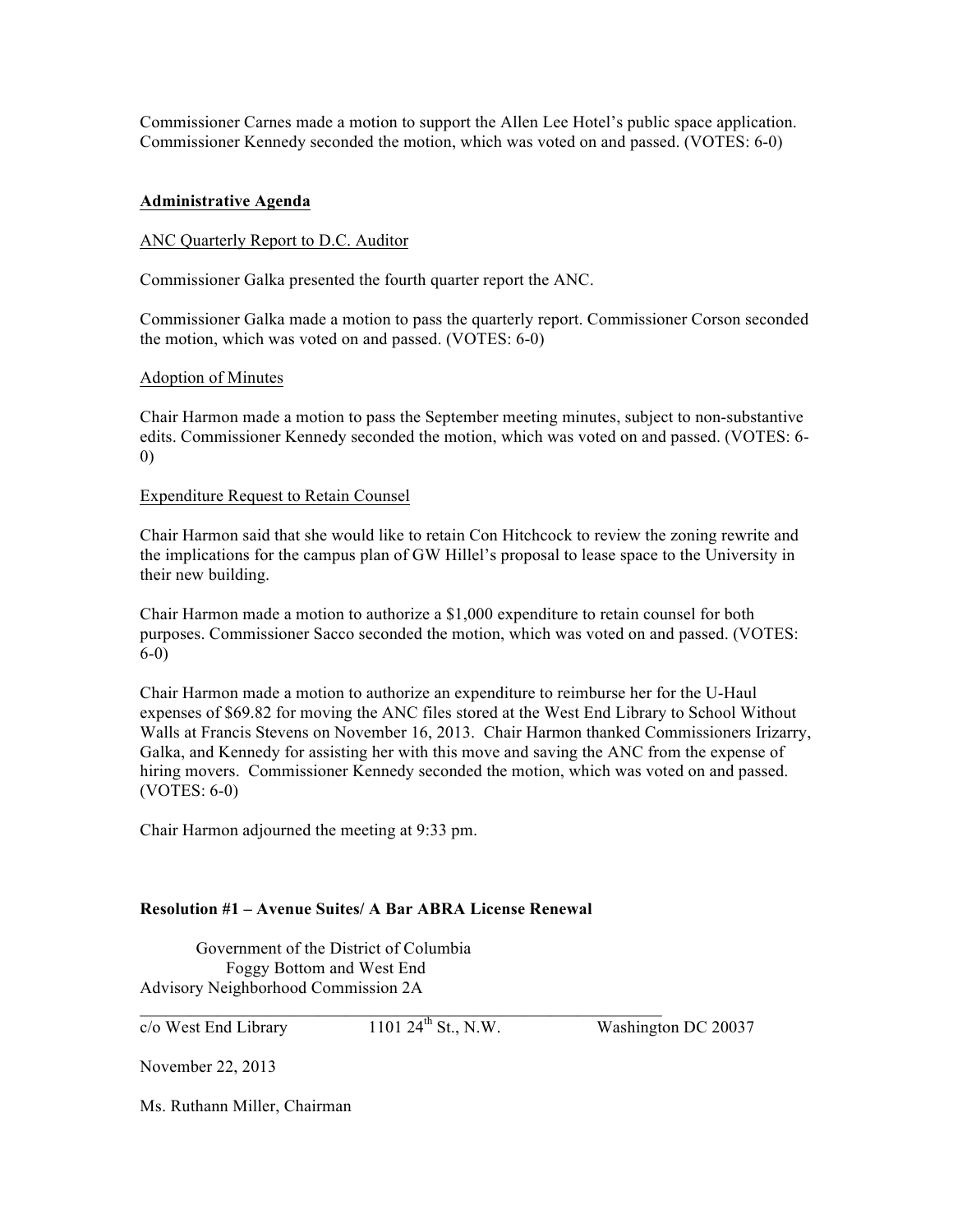Alcohol Beverage Control Board 1250 U Street, N.W., 3rd Floor Washington DC 20009

Re: ABRA-086545 Avenue Suites/A Bar Renewal Application

Dear Chairman Miller and Members of the Board:

At its regular, duly-noticed meeting on November 20, 2013, the matter of the renewal of the liquor license of Avenue Suites/A Bar came before the Commission. With a quorum present, ANC 2A voted unanimously (7-0) to protest the renewal of this license based on adverse impact on the peace, order, and quiet of the neighborhood, impact on residential parking, and vehicular and pedestrian safety, and impact on residential real property values. The Commission further voted to designate Commissioner Asher Corson, in whose single-member district the applicant's business is located, to serve as the ANC's representative in this matter. The Commission also designated Commissioner Patrick Kennedy as an alternate ANC representative in this matter.

Sincerely,

Florence Harmon ANC 2A Chair

cc: ANC Commissioners Michael Fonseca

## **Resolution #2 – DC Fossil Fuel Divestment Act of 2013**

 $\mathcal{L}_\text{max} = \mathcal{L}_\text{max} = \mathcal{L}_\text{max} = \mathcal{L}_\text{max} = \mathcal{L}_\text{max} = \mathcal{L}_\text{max} = \mathcal{L}_\text{max} = \mathcal{L}_\text{max} = \mathcal{L}_\text{max} = \mathcal{L}_\text{max} = \mathcal{L}_\text{max} = \mathcal{L}_\text{max} = \mathcal{L}_\text{max} = \mathcal{L}_\text{max} = \mathcal{L}_\text{max} = \mathcal{L}_\text{max} = \mathcal{L}_\text{max} = \mathcal{L}_\text{max} = \mathcal{$ 

 Government of the District of Columbia Foggy Bottom and West End Advisory Neighborhood Commission 2A

 $c/\text{o}$  West End Library 1101 24<sup>th</sup> St., N.W. Washington DC 20037

November 23, 2013

Chairman Phil Mendelson Council of the District of Columbia 1350 Pennsylvania Avenue, N.W. Suite 504 Washington, D.C. 20004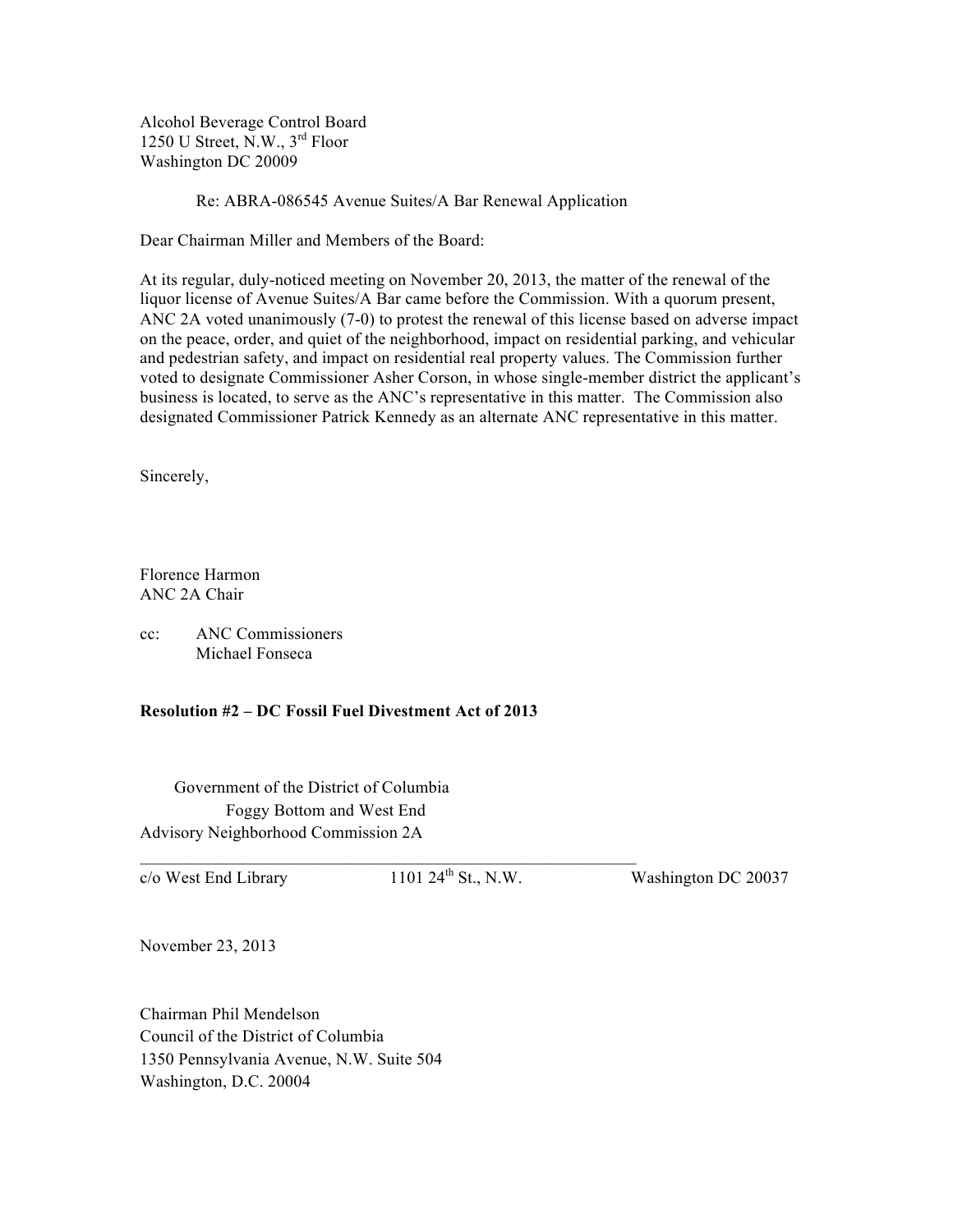# Re: B20-0481 Fossil Fuel Divestment Act of 2013

Dear Chairman Mendelson,

At its regular, duly-noticed meeting on November 20, 2013, the matter of the DC Council's proposed Fossil Fuel Divestment Act of 2013 came before the Commission. With a quorum present, ANC 2A voted unanimously (4-0-2) to support the Act and adopted the following resolution: $<sup>1</sup>$ </sup>

**WHEREAS**, Chairman of the Council of the District of Columbia Phil Mendelson has introduced the "Fossil Fuel Divestment Act of 2013,"

**WHEREAS**, the act will "require the divestment, and prohibit the investment, of public funds in the stocks, securities, or other obligations of certain companies which hold the largest fossil fuel reserves",

**WHEREAS**, the act will provide greater transparency and information about the sectors and types of investments that the District of Columbia currently holds,

**WHEREAS**, climate change, exacerbated by the burning of fossil fuels, threatens the District of Columbia with more frequent, higher energy storms as well as rising sea levels,

**WHEREAS**, the historic landmarks in this neighborhood of the District, including landmarks on the National Mall, may be affected by the harmful effects of climate change,

**WHEREAS**, local businesses and residents will have to adjust their cost of living and operating expenses to adapt to the economic disparities brought on by the effects of climate change,

**WHEREAS**, investments in companies that burn fossil fuels contradicts the government's function to preserve and promote the public good,

**WHEREAS**, investments in fossil fuels are unsustainable due to the limited reserves of fossil fuels,

**WHEREAS**, investments in companies that burn fossil fuels contradicts the goals of the District's Climate Action Plan, as well as the Sustainable D.C. Plan,

**NOW THEREFORE, BE IT RESOLVED,** that Advisory Neighborhood Commission 2A strongly urges the Council of the District of Columbia to move forward on the Fossil Fuel Divestment Act of 2013, for it will help reduce the deleterious effects of climate change, both in the District and around the world,

<sup>&</sup>lt;sup>1</sup> Commissioners Florence Harmon and Asher Corson recused themselves from this resolution vote; however, such recusals would not affect the quorum.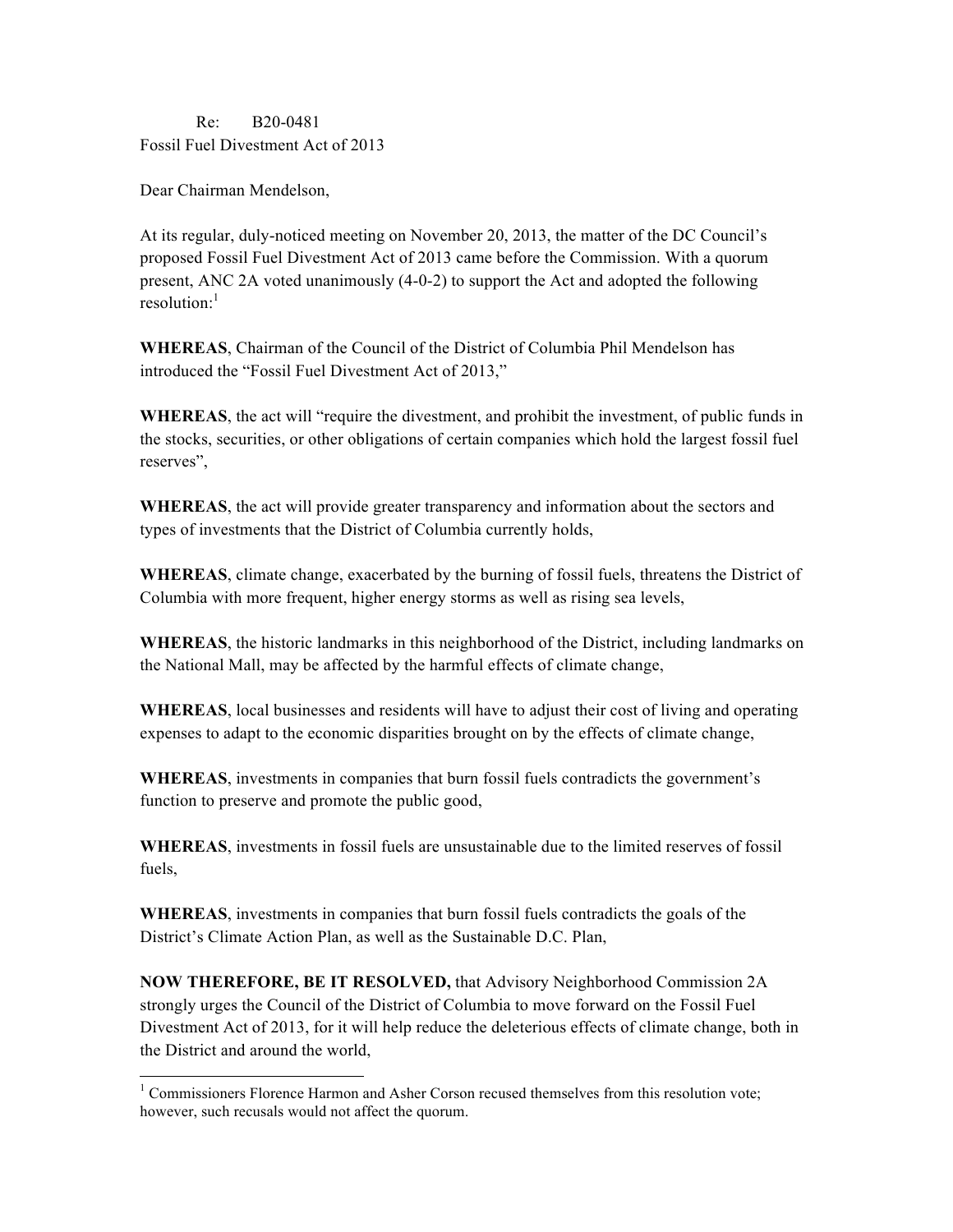**BE IT FURTHER RESOLVED**, that Advisory Neighborhood Commission 2A encourages the Council of the District of Columbia to adopt legislation pertaining to divestment from fossil fuels so that Washington, D.C. may be seen as both a nationwide and world leader in sustainable development.

The ANC respectively requests that the DC Council considers our support when conducting hearings on this Act.

Sincerely yours,

Patrick Kennedy, Vice- Chair, ANC 2A

cc: Council Member Anita Bonds, At-Large Council Member Vincent Orange, At-Large Council Member David Catania, At -Large Councilmember David Grosso, At-Large Councilmember Jim Graham, Ward 1 Councilmember Jack Evans, Ward 2 Council Member Mary M. Cheh, Ward 3 Council Member Muriel Bowser, Ward 4 Council Member Kenyan McDuffie, Chair Pro Tempore, Ward 5 Council Member Tommy Wells, Ward 6 Council Member Yvette Alexander, Ward 7 Council Member Marion Barry, Ward 8 ANC 2A Commissioners

## **Resolution #3 – Additional Designations for Shadow Room ABRA Protest**

Government of the District of Columbia Foggy Bottom and West End Advisory Neighborhood Commission 2A

 $c/\text{o}$  West End Library 1101 24<sup>th</sup> St., N.W. Washington DC 20037

November 22, 2013

Ms. Ruthann Miller, Chairman Alcohol Beverage Control Board 1250 U Street, N.W., 3rd Floor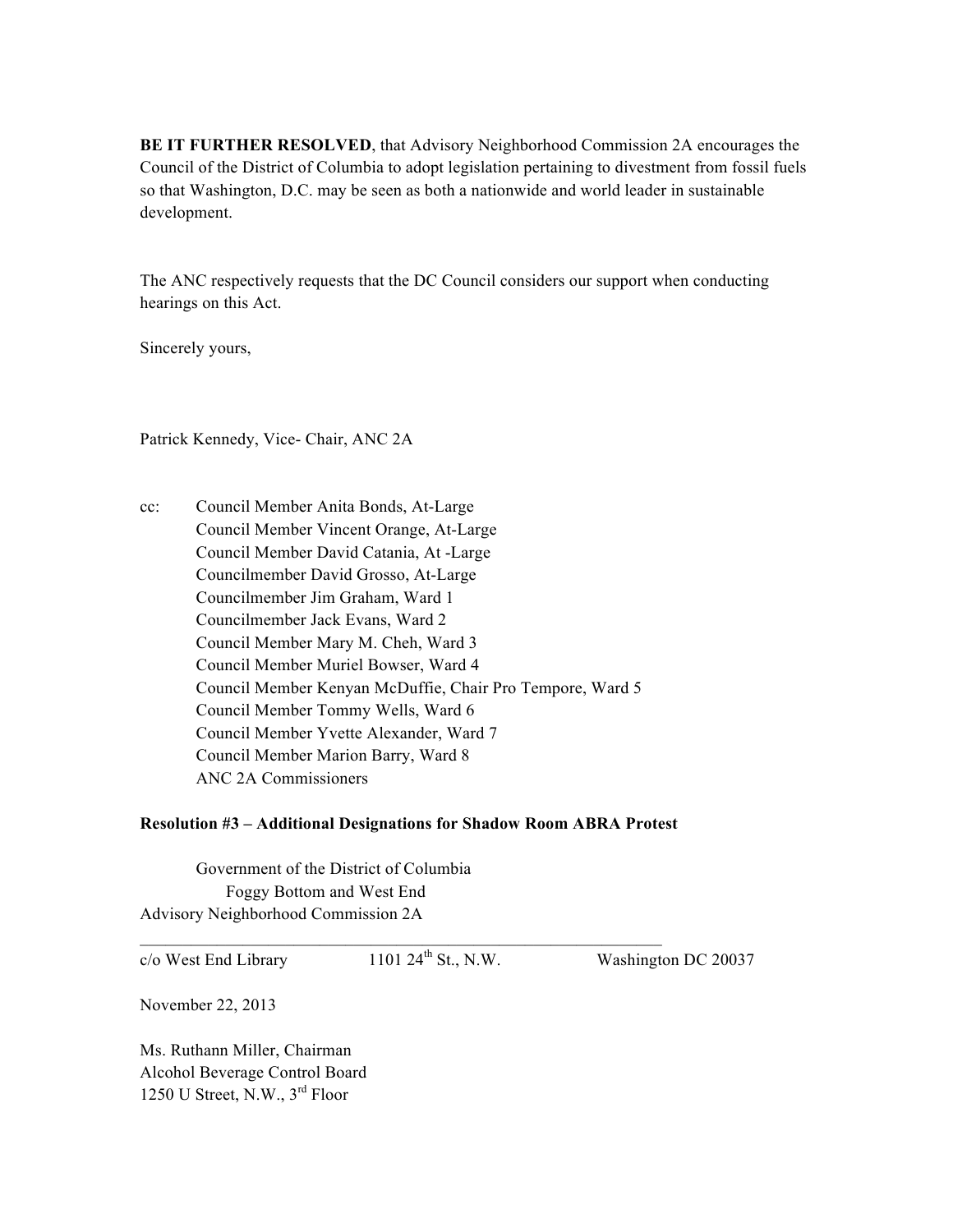Washington DC 20009

Re: ABRA-075871 Acott Ventures, LLC, t/a Shadow Room

Dear Chairman Miller and Members of the Board:

At its regular, duly-noticed meeting on November 20, 2013, with a quorum present, ANC 2A voted unanimously to designated additional commissioners to serve as the ANC's representative in this matter, besides Commissioners Florence Harmon and Patrick Kennedy, who were previously designated to do so by the ANC 2A in our November 5, 2013 protest letter to the Board. Accordingly, ANC 2A voted unanimously (7-0) to designate any and all of its commissioners to represent the ANC in this protest of the renewal of this license based on adverse impact on the peace, order, and quiet of the neighborhood, impact on residential parking, and vehicular and pedestrian safety, and impact on residential real property values

Sincerely,

Florence Harmon ANC 2A Chair

cc: ANC Commissioners Steve Acott

## **Resolution #4 – Public Space Application: Allen Lee Hotel**

Government of the District of Columbia Foggy Bottom and West End Advisory Neighborhood Commission 2A

 $\overline{\phantom{a}}$  , and the contribution of the contribution of  $\overline{\phantom{a}}$  , and  $\overline{\phantom{a}}$  , and  $\overline{\phantom{a}}$  , and  $\overline{\phantom{a}}$  , and  $\overline{\phantom{a}}$  , and  $\overline{\phantom{a}}$  , and  $\overline{\phantom{a}}$  , and  $\overline{\phantom{a}}$  , and  $\overline{\phantom{a}}$  , and  $c/\text{o}$  West End Library 1101 24<sup>th</sup> St., N.W. Washington DC 20037

November 22, 2013

Catrina Harrison Coordinator, DDOT Public Space Committee District Department of Transportation 1100 4th Street S.W. / 2nd Floor Washington, DC 20024